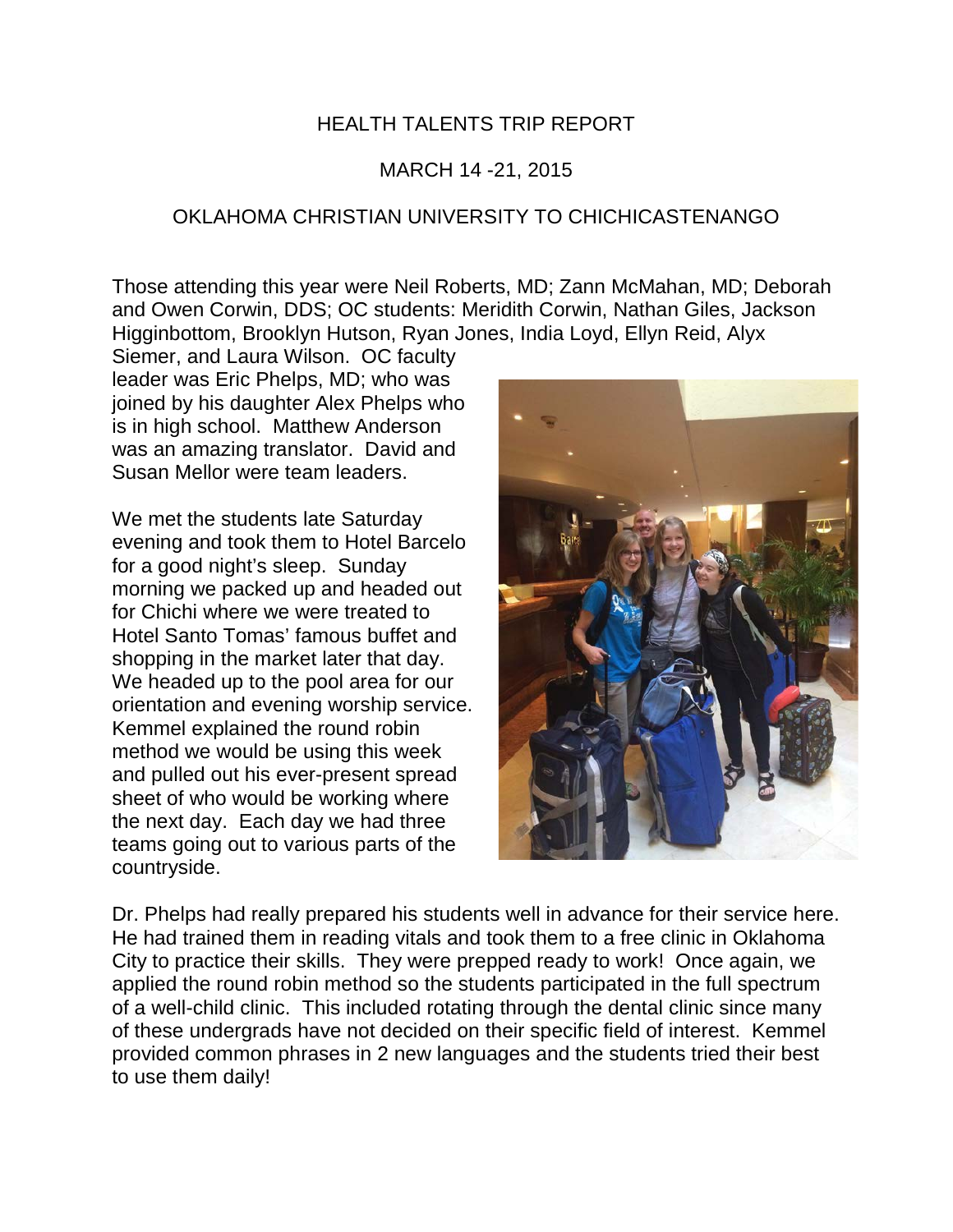

One thing that repeated itself daily on this trip was the whispered "gigante" we constantly heard. Dr. Neil was 6'8" and was something of a celebrity before the week was over! Matthew Anderson was also well over 6' and very muscular -



they made a formidable team. They were easy to spot on market day!